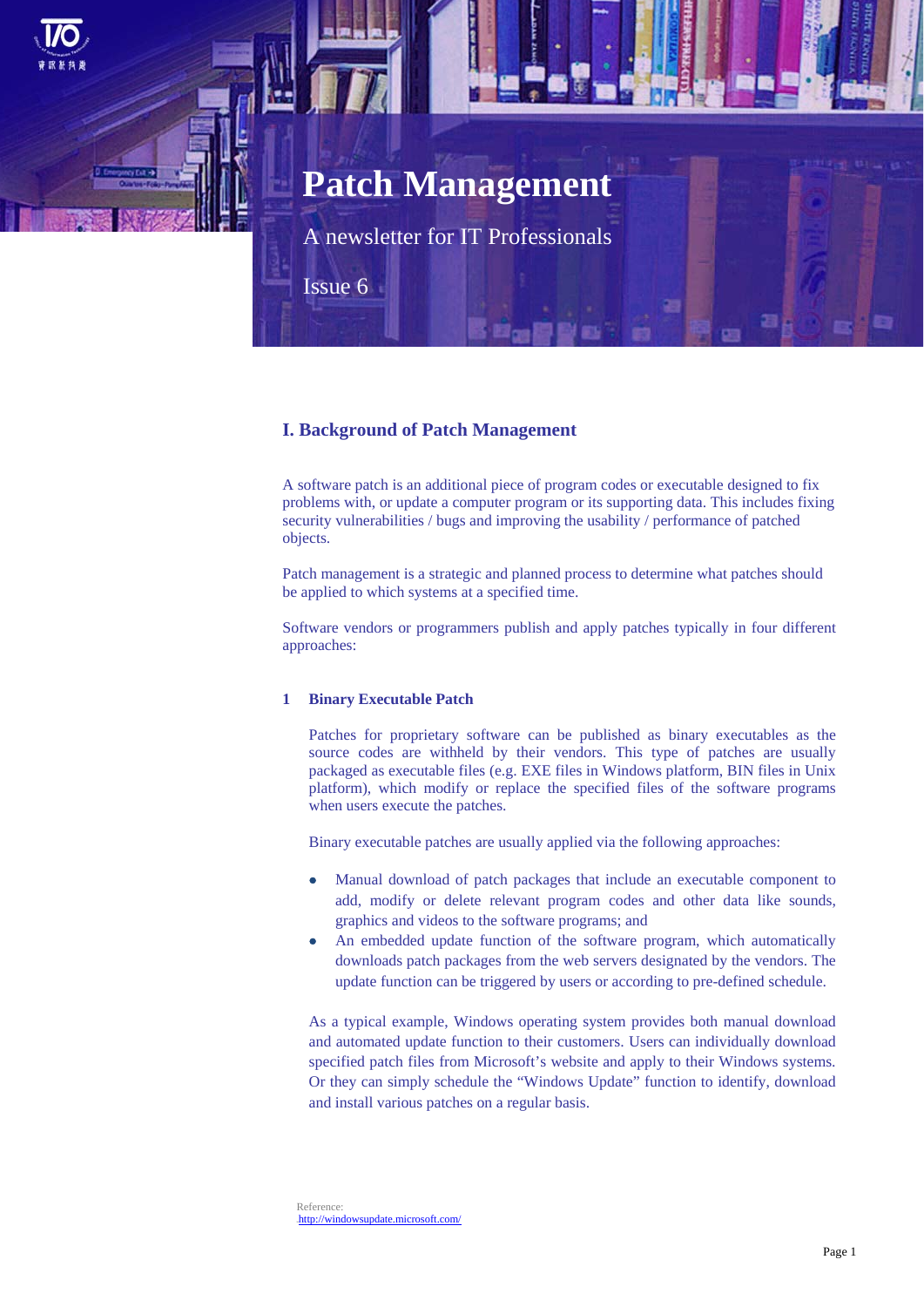

## **I. Background of Patch Management (cont'd)**

#### **2 Source Code Patch**

Patches can also be circulated in the form of source code modifications and consist of textual differences between two source code files. These types of patches commonly come out of open source projects or shareware, and are published via authors' websites or open source application directory such as sourceforge and codeplex. In this case, authors expect users to compile the new or changed source codes themselves in order to achieve the purpose of functional upgrade or problem fixing.

#### **3 Service Pack**

Bulky patches or patches that significantly change a program may be distributed as "service packs" or "software packages". For example, Microsoft Windows NT and its successors (including Windows 2000, Windows XP, and later versions) have issued several service packs.

In several Unix-like systems, particularly Linux, updates between releases are delivered as new software packages. These updates are in the same format as the original installation so they can be used either to update an existing package in-place (effectively patching) or be used directly for new installations.

#### **4 Firmware Patch**

Firmware patches are used to update the internal control over the hardware devices and consists of bare binary data and a special program that replaces the previous version with the new version provided.

A motherboard BIOS update is an example of a common firmware patch. Installation of firmware patch must be handled with care as any unexpected error or interruption during the update, such as a power outage, may render the hardware unusable.

#### **Related Article**

#### **Have You Patched Your System Lately?**

Most exploits in the wild target known vulnerabilities in software applications and can be mitigated by applying corresponding patches. However, there are customers who have vulnerable applications that have not been updated for almost 10 years.

See the article: http://news.threattrends.com/2010/12/20/have-you-patched-yoursystem-lately/

Reference: 12Hsourceforge.net/ 13Hhttp://www.codeplex.com/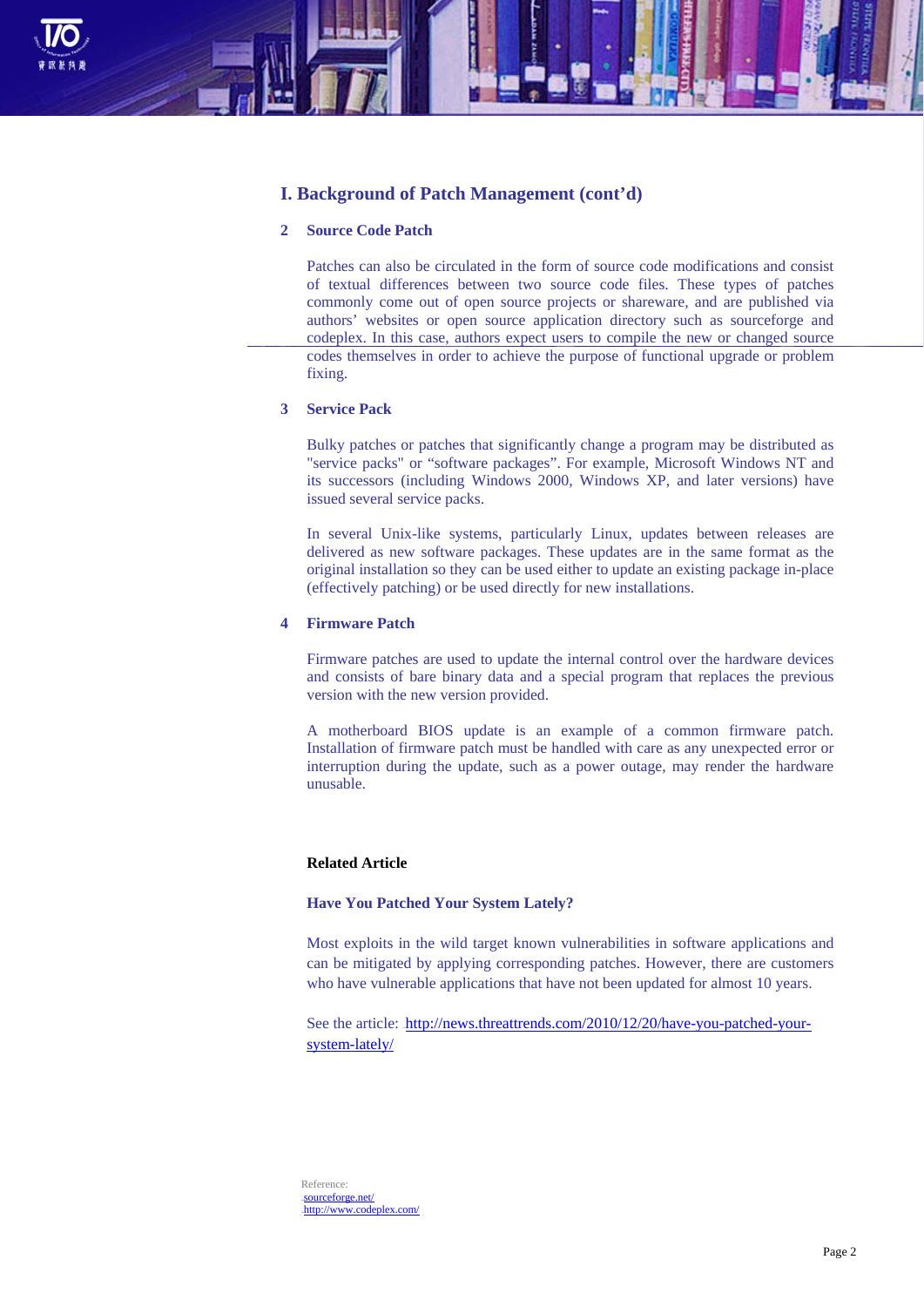

## **I. Background of Patch Management (cont'd)**

#### **Key Benefits Achieved through Patch Management**

#### **Increase Security**

Known vulnerabilities of applications and systems lead to significant threats to the information security of universities' IT environment. With effective patch management policy and procedures, universities are able to apply security patches in a timely fashion that highly reduces the risk of having security breaches and damages like data theft, data loss, reputations issues or even legal penalties.

#### **Improve Productivity and Performance**

Many software applications or hardware contain bugs that may affect the execution efficiency or cause unexpected errors during normal usage. By implementing a patch management framework, universities can proactively search and apply patches that fix those bugs and thus help their employees and students get rid of errors and lead to productivity boost.

The installation of patches can effectively reduce the service downtime caused by program errors or congested networks because of malware activities. If automated patching system is used, the productivity gain of IT department can be easily measured as it significantly saves the time and headaches required for manual patching of information systems.

#### **Compliance**

There are more and more laws and regulations that imposing requirement on organisations to have their information systems adequately patched for security concerns. For example, the Payment Card Industry Data Security Standard (PCI DSS) requires security patches to be installed within one month to three months depending on the criticality of the system/device.

See the article: https://www.pcisecuritystandards.org/documents/pci\_dss\_v2.pdf

#### **Related Article**

#### **Adobe fixes 15 flaws in Reader, Acrobat**

In April 2010, Adobe Systems Inc. resolved a cross-site scripting (XSS) vulnerability and a number of memory corruption and buffer overflow flaws in its PDF applications Tuesday, as part of its quarterly patching cycle. The latest update was issued using Adobe's new updater program, designed to speed up patch deployments.

See the article: 1Hhttp://searchsecurity.techtarget.com/news/article/0,289142,sid14\_gci1509862,00.ht ml

Reference: www.ca.com/files/whitepapers/patch\_mgmt\_wp.pdf http://www.virusexperts.org/protection-tools/5-benefits-of-automating-patch-management/ 16Hhttp://www.infosec.gov.hk/english/technical/files/patch.pdf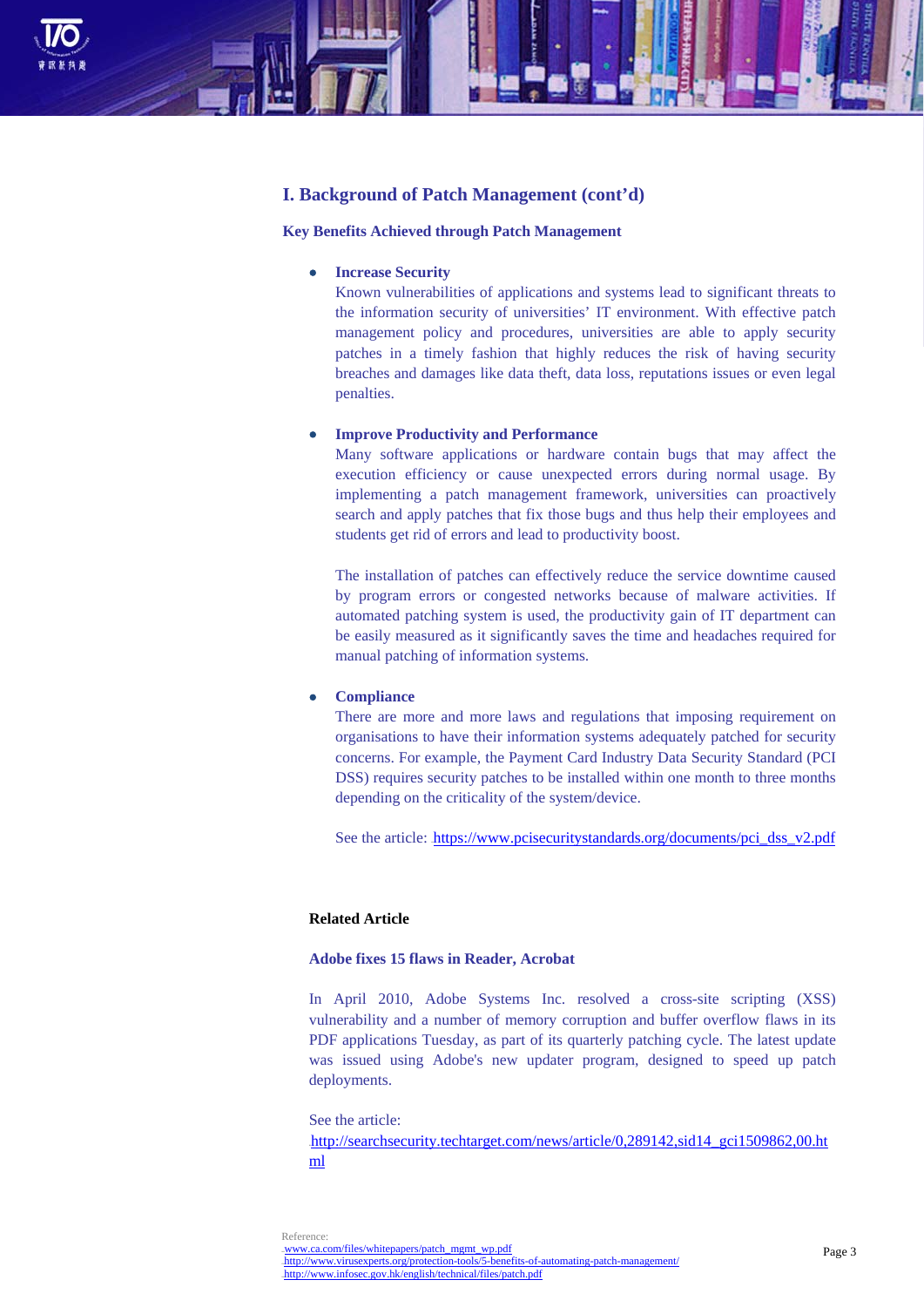

## **II. Risk of Patch Management in Universities**

Applying patches to software applications and hardware firmware may introduce additional risks to universities' IT environment because patches themselves are programs and may have their own set of vulnerabilities. Improper handling of patching process could also result in system crashes or damage hardware devices. Universities should consider the risks when implementing their patch management exercises:

#### **1 Invalidated Patches**

The source of each patch must be validated by examining the acquiring source and patch signature to ascertain only authenticated patches are applied to universities information systems. It has been reported that some scammers sent fake Microsoft security patch e-mails with malicious contents.

In addition, some complex patches require domain expertise to review certain pre/post-requisites and dependency metadata before the actual installation. Fail to do so may cause severe consequences, such as data corruption, unpredictable system behaviours or even service outage.

#### **2 Inadequate Testing**

Many universities' information systems are correlated and have interfaces among them to exchange data. Applying patches to one system in the production environment without sufficient testing performed may introduce adverse impact on the other applications, such as incompatible data formats, communication protocol or interface logic.

#### **3 Downtime and Interruption**

With the increase in program complexity, patches are released more rapidly and require longer time spent on installation onto the target information systems. Patching tasks, if not planned carefully, could lead to frequent interruption to universities' operations and prolonged service downtime due to large sizes of patches (e.g. service packs, software packages).

#### **4 Vulnerabilities in Patch Management System / Tool**

If a patch management system is used to enforce automated patching mechanism, the security vulnerabilities of its own might have impact on the other universities' information systems. A virus infected or breached patch management system will be a central distribution point that broadcast viruses and malware.

In addition, a patch management system protected with weak access controls creates additional channel for hackers to gain unauthorised access to universities' IT environment or launch attacks on the critical information systems.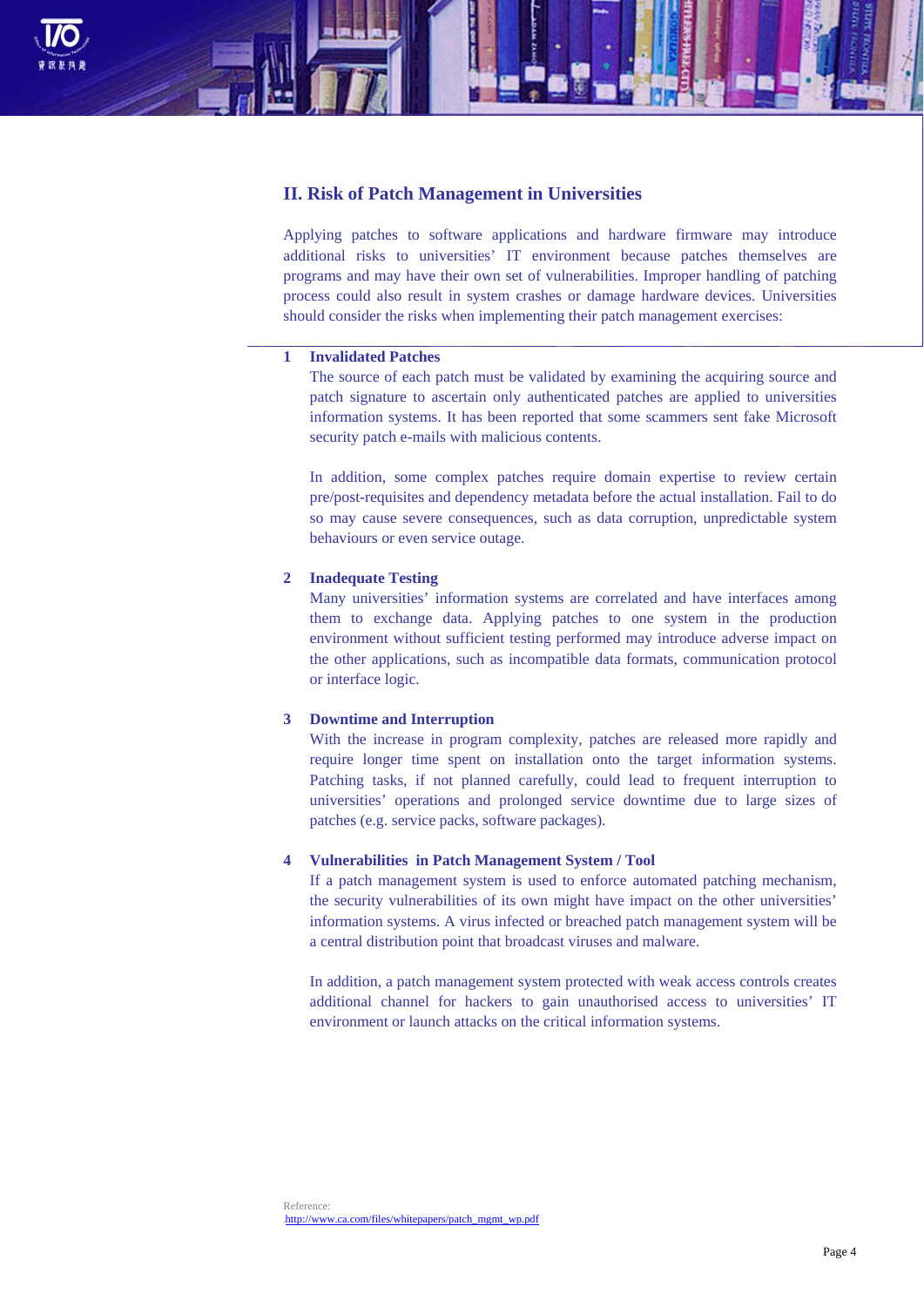

## **II. Risk of Patch Management in Universities (cont'd)**

#### **5 Lack of Fallback Procedures**

Sometimes the vendor may publish a patch that has flaws in it and results in various issues related to patched systems. If universities do not have the corresponding fallback procedures in place, the negative effect imposed by that problematic patch cannot be immediately reversed until the vendor issues another patch to fix the mistake.

#### **6 Incorrect Identification and Installation**

Detection and deployment of security patches is a critical part of the patch management process. Some sophisticated applications have functions embedded to detect applicable security patches and provide necessary guidelines on the patch installation procedures. Using alternative means to identify and install patches is dangerous since the accuracy and reliability will not be guaranteed by the vendors.

## **Related Article**

#### **Security patch results in blue screen of death, stops Windows from booting**

One of the updates from February 2010's giant Patch Tuesday is wreaking havoc on some users Windows PCs by giving them the Blue Screen of Death (BSOD), according to a thread on Microsoft Answers, the company's support forum.

See the article: (http://arstechnica.com/microsoft/news/2010/02/security-patchresults-in-bsod-stops-windows-from-booting.ars)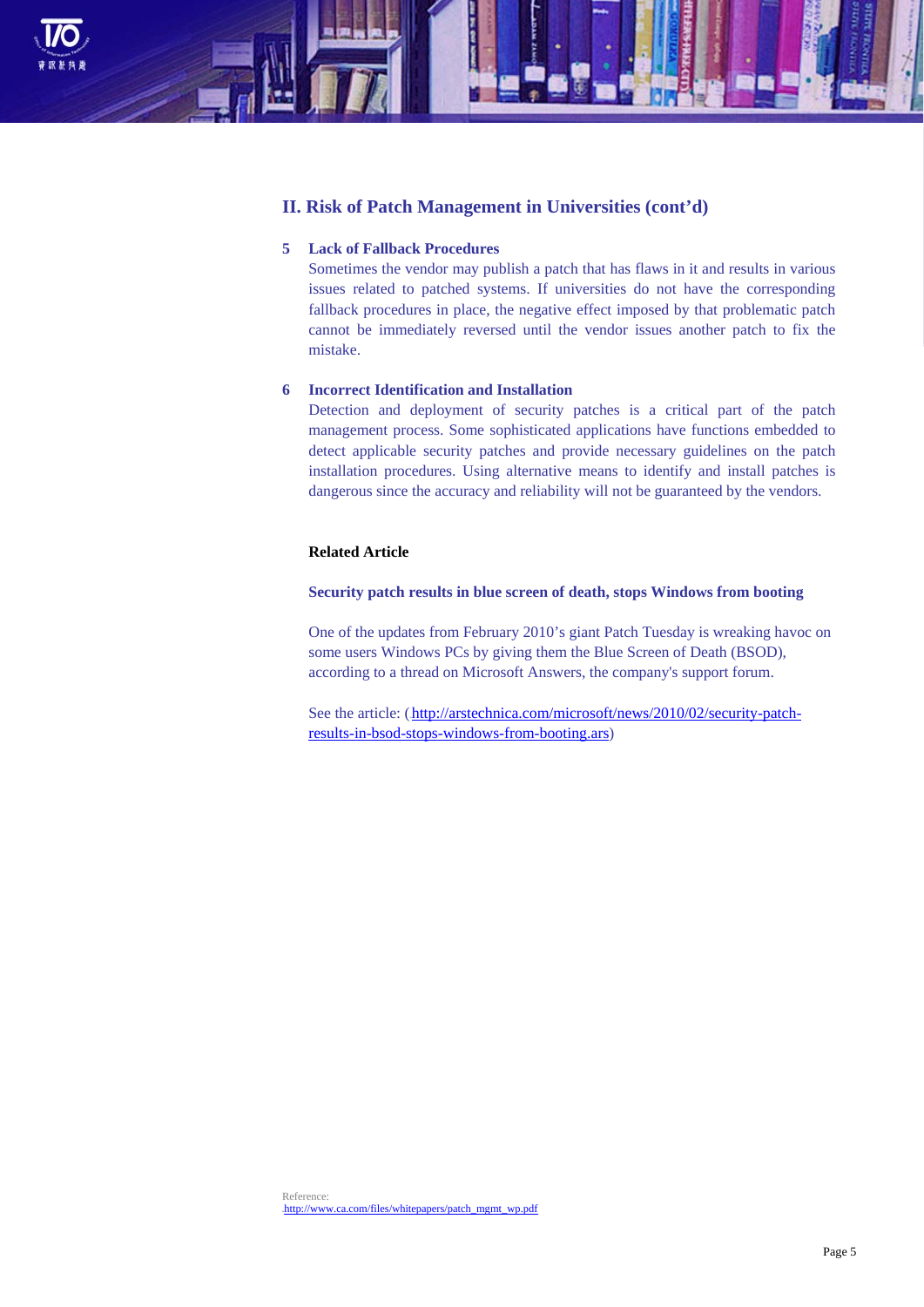

### **III. Exploitation on Patch Management**

Although patches aim to mitigate the risks caused by information system's vulnerabilities, they may expose these systems to additional channels of attack and even be manipulated by hackers to become the carrier of malware. Universities should pay attention to the following vulnerabilities relevant to patch management.

#### **Major Vulnerabilities in Patch Management**

#### **1 Fake Security Patch Alert**

This exploitation is a kind of social engineering, where the hacker exploits vendor's routine of releasing patches and sends out fake security e-mails bent on infecting their targets with virus, worm, Trojan or any other malware.

Vendors with large user population are more likely to attract such kind of malicious activities. A recently reported incident reveals a malicious program named "KB453396-ENU.exe" attached to a fake Microsoft Tuesday Security Update on 4 January 2011. Another rogue website was reported to pop up a fake "Windows Security Centre" and fraudulently claims to find many non-existent malware on the victims' systems. If the user clicks on the popup window, the website starts to download a scareware in the background.

#### **2 Malicious Insider**

IT staff responsible for applying patches to production possess privileged system access, especially such patches are for the underlying infrastructure including operating system, database, network or even BIOS. Any malicious activities done by people like them will have devastating impact on universities' IT environment.

In addition, without proper testing before production deployment, IT staffs responsible for downloading patches also have the means to alter or sabotage the information systems by providing fake patch files to the deployment team.

#### **3 Reverse Engineering**

Most major attacks tend to occur in the hours immediately following the release of a security patch, as those are the moments when IT department will be detecting, acquiring, testing and deploying the patch, therefore the system will be in a particularly vulnerable state. The common method used by attackers, upon immediate release of a security patch, is for them to reverse engineer the patch in as little time as possible, identify the vulnerability and subsequently develop and release exploit code, thus hitting information systems at their weakest moments.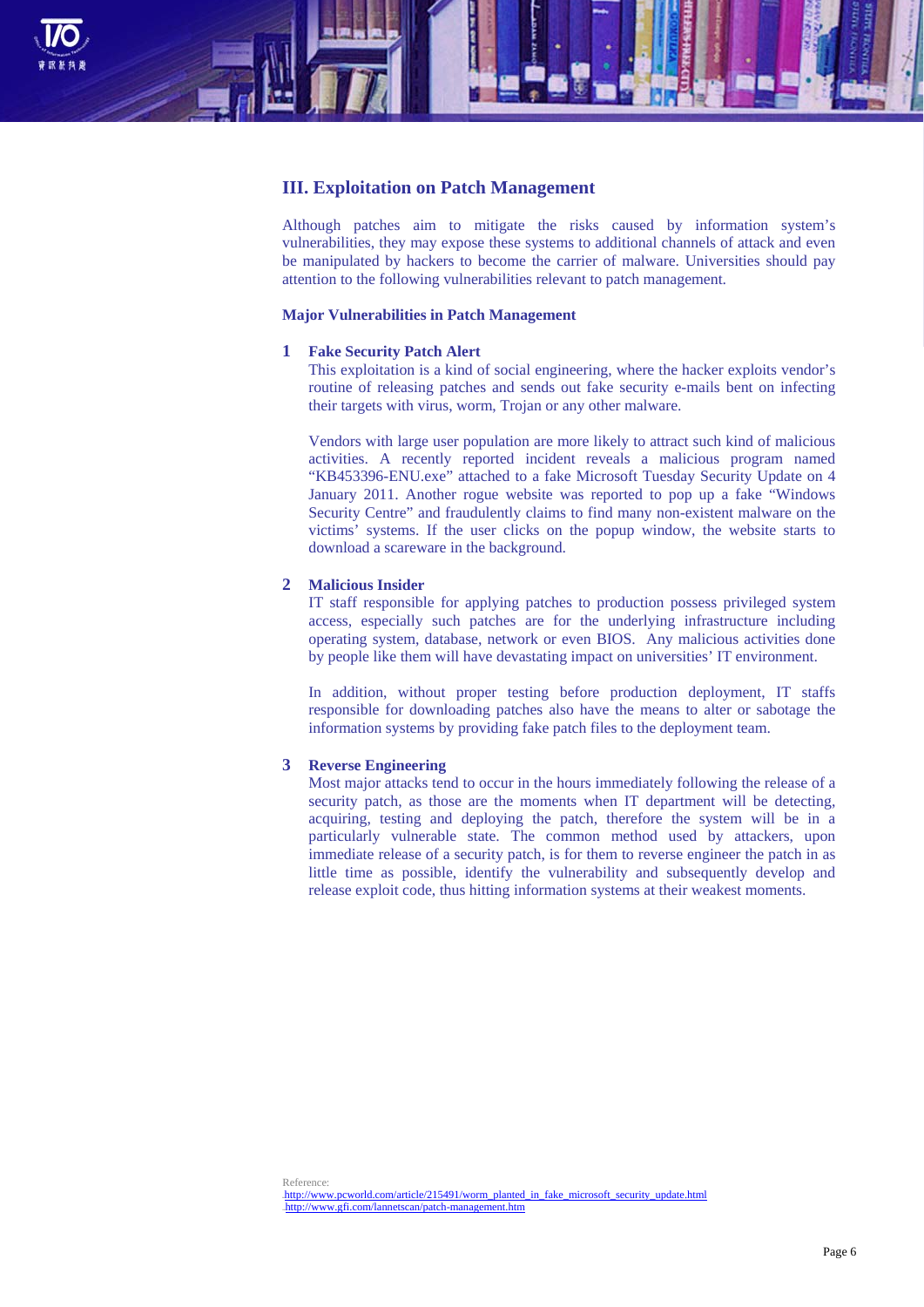

## **IV. The Processes for Patch Management**

To build an effective patch management process that manages the risks from both external (i.e. vulnerabilities of the information systems) and internal factors (i.e. vulnerabilities related to patch itself), universities are recommended to consider the following practices:

#### **1 Security and Patch Information Sources**

A key component of patch management process is the intake and vetting of information regarding both security issues and patch release. The IT security staff must know which security issues and software updates are relevant to universities' environment. Designated staff for each information system should be appointed to keep up to date on newly released patches and vulnerabilities through trusted sources, such as Microsoft Security Bulletin and Symantec. By leveraging the IT asset register, universities can determine whether all existing or critical information systems are covered by the patch management process.

Universities should also maintain close contact with the vendors of their key information systems, including operating systems, applications and network devices, to facilitate timely response to emerging vulnerabilities.

#### **2 Patch Prioritisation and Scheduling**

Universities should first establish a patch cycle that guides the normal application of patches to information systems. The cycle can be triggered regularly or eventdriven. For example, weekly security patch update can be activated on universities PC desktops and laptops that use Windows platform as their operating systems. The IT security staff could also manually initiate the cycle when there is release of service packs or important security patches. In either instance, deployment of patches should be made based on system criticality, availability requirements and available resources.

Once the patch cycle is established, universities should integrate the prioritisation and scheduling process.

In general, patches are prioritised by first categorised into "security-related" and "everything else" types. Higher priority should be given to "security-related" patches by default. A more detailed prioritisation can be performed by referring to the following criteria:

- **Vendor Reported Criticality** vendor reported criticality is a key input for calculating a patch's significance. Higher priority should be considered for "High" vendor reported criticality as reverse engineering of the patches may result in severe security breaches.
- **System / Service Criticality** The relative importance of the information systems or data is another valuable input for assessing the priority. The servers of a university's financial system or student information registry are more critical than desktops and should be patched first.
- **System Exposure** information systems accessible by external users or the general public are exposed to higher probability of malicious attacks and therefore require close attention by the universities.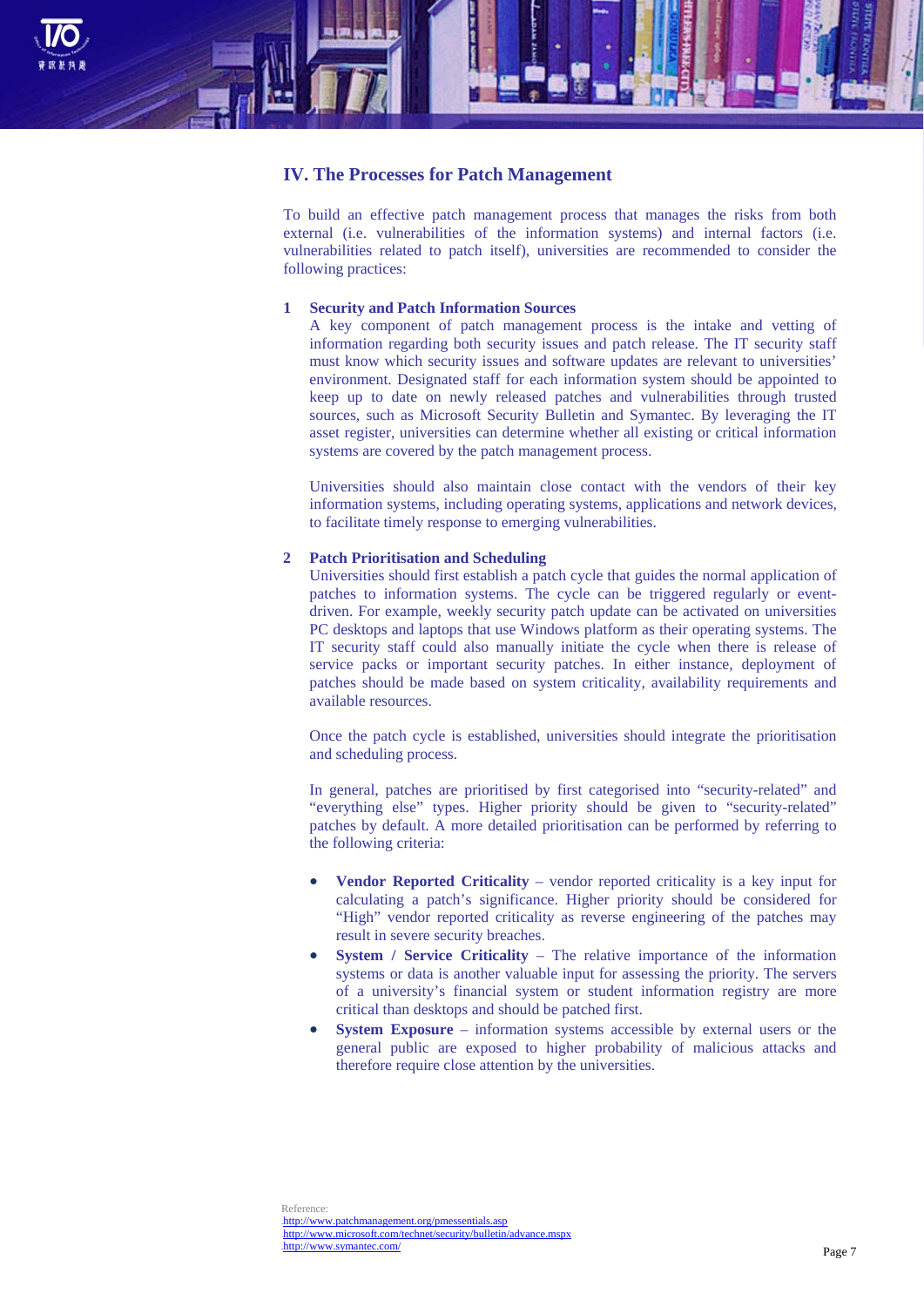

## **IV. The Processes for Patch Management (cont'd)**

For example, vulnerabilities or program bugs for DMZ systems could lead to more dangerous security incidents than those related to internal file servers. Therefore, the relevant patches of DMZ systems should enter the patch cycle earlier.

Based on the nature of the IT environments and service characteristics, each university should establish a prioritisation matrix, which provides clear guidance and criteria on patch prioritisation for the responsible IT security staff.

#### **3 Patch Validation and Testing**

The patch testing process begins with the acquisition of the patches and continues through acceptance testing after production deployment.

The first step is the verification of the patches' source and integrity. This step helps ensure that the update is valid and has not been maliciously or accidentally altered. Responsible IT security staff could rely on digital signatures (e.g. MD5), checksum (e.g. Cyclic Redundancy Check) or any other integrity verification means to perform patch validation.

Once a patch has been determined valid, it is should be tested in a test environment which mimics at least the majority of the production infrastructure to ensure a smooth and predictable rollout. Based on the system criticality, availability requirements, available resources and patch priority, the testing could be simply making sure system reboots or a series of detailed test scenarios. Access to the testing environment must be restricted to authorised testers to prevent tested patches from being replaced by malicious files.

For patches on important systems, the testing should include the fallback procedures to ensure that the critical services or operations supported by these systems can be restored correctly and timely.

#### **4 Change Management**

All patch management activities should follow the change management procedures established by the universities. Authorisations on source of system patches, acceptance testing and installation should be obtained from respective system owners and universities' IT management.

Like any critical changes to universities' IT environment, patch deployment plans submitted through change management must have associated fallback plans that defines the handling procedures if something goes wrong during or as a result of the application of a patch.

## **5 Patch Installation and Deployment**

Deployment of patches should be conducted in a controlled manner.

Universities should not grant users and even administrators of critical information systems with the access rights to apply patches arbitrarily. The IT security staff must ensure adequate level of physical and logical access controls being implemented to restrict any unauthorised patch deployment. Only authorised IT operations staff are permitted to install patches in the production environment or initiate fallback plan if required.

For desktops and laptops, automated or user-driven tools such as Windows Update are acceptable. However, regular review (e.g. quarterly, half-yearly) ought to be performed by the IT security team to ensure that all necessary patches, especially those related to security vulnerabilities, are applied on these desktops and laptops.